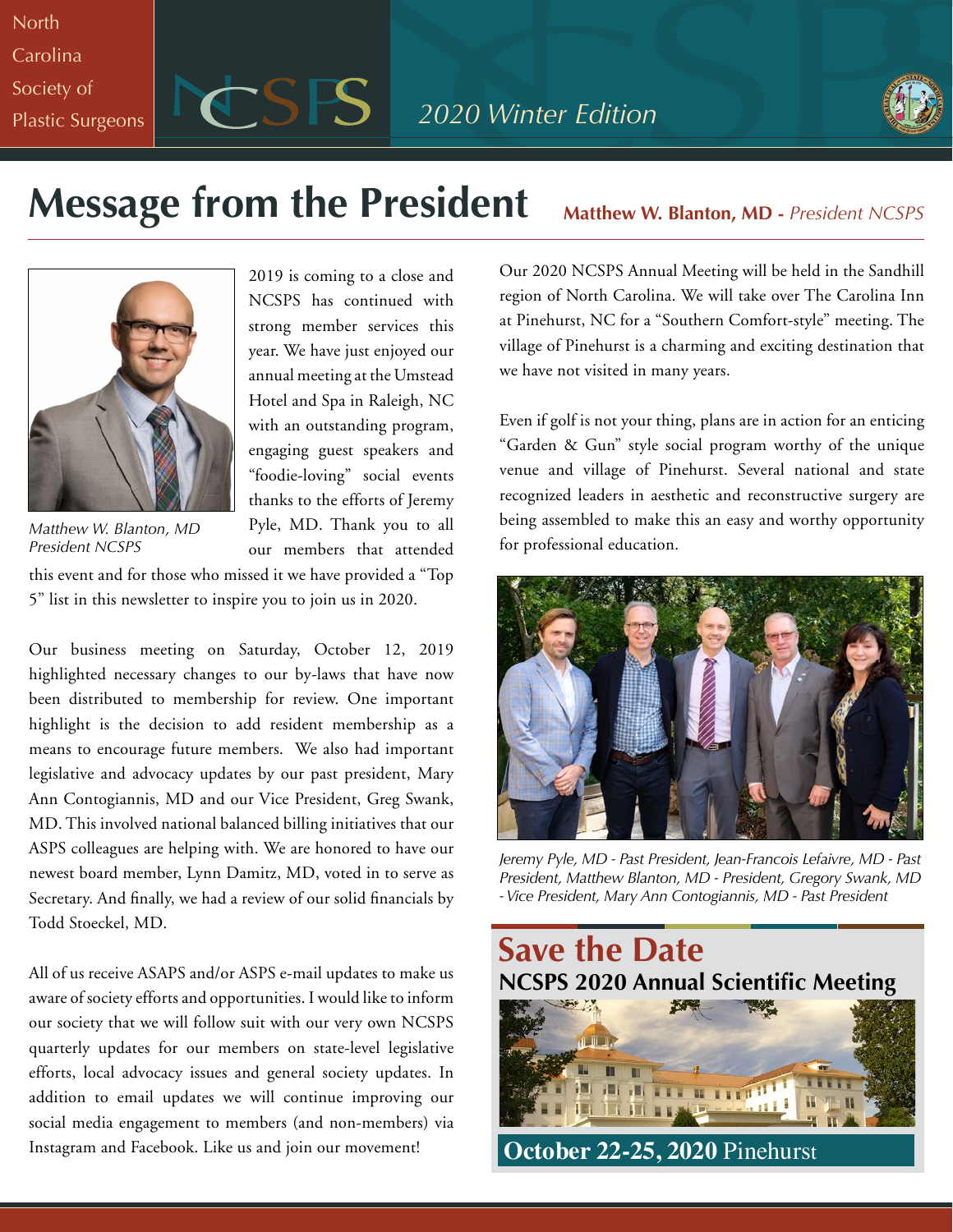# 2019 Annual Meeting Recap **Jeremy W. Pyle, MD**



Thank you to all involved for another great NCSPS meeting. These meetings have stabilized over the last 10 years to become a reliably valuable way to share knowledge and friendship.

Many were involved in making it so, both this year and in years past. A special thank you goes out to Matt Blanton, Todd Stoeckel, Greg Swank, Jean-Francois LeFaivre and Mary Ann Contogiannis for all the work they did.

Highlights of this years' meeting centered, in my mind, around two things. The speakers and the venue.

We had a series of great talks including these highlights:

- First of its kind data on dose dependent DVT prophylaxis
- A behind the scenes look at how to connect with people in our marketing
- A history of craniosynostosis, breast implants and liposuction
- Insight into the narcotic guidelines and laws and how they will impact us over the coming months (and the required CME)
- A thorough look at the state of pre-pectoral breast reconstruction
- Guidance on how to start and improve female genital rejuvenation practices
- Ancillary tools like fat grafting in the cosmetic breast
- and many others.

We also had the pleasure of enjoying the grounds and working with the staff at the Umstead which made it easy to understand why it is the highest rated hotel in our great state.

Our social events were on site at the hotel in the beautiful setting of the Umstead's indoor and outdoor spaces. Friday evening we gathered amongst the exhibitors and enjoyed a cocktail hour and light bites. On Saturday evening the Jeff Decker Band entertained attendees as they enjoyed dinner and the outside terrace. The children had crafts and Fall items to enjoy. To complete the evening the resident first and second place Georgiade winners were announced.

**Please mark your calendars for our meeting next year at Pinehurst. I look forward to seeing you there. October 22-25, 2020**

# **Voted "Top Five" Presentations of the 2019 Annual Meeting**

Opioid CME Course *– Chris Grubb, MD*

Venous Thromboembolism Risk Reduction in the Aesthetic Population: Pre, Intra, and Post-operative Strategies

*– Christopher Pannucci, MD*

How Being Earnest Builds a Following

*– Christian Subbio, MD* 

Managing Tip Shape, Rotation and Projection in Rhinoplasty

*– Jeffrey R. Marcus, MD* 

Prepectoral Breast Reconstruction: My Evolution

*– Marissa Tenenbaum, MD*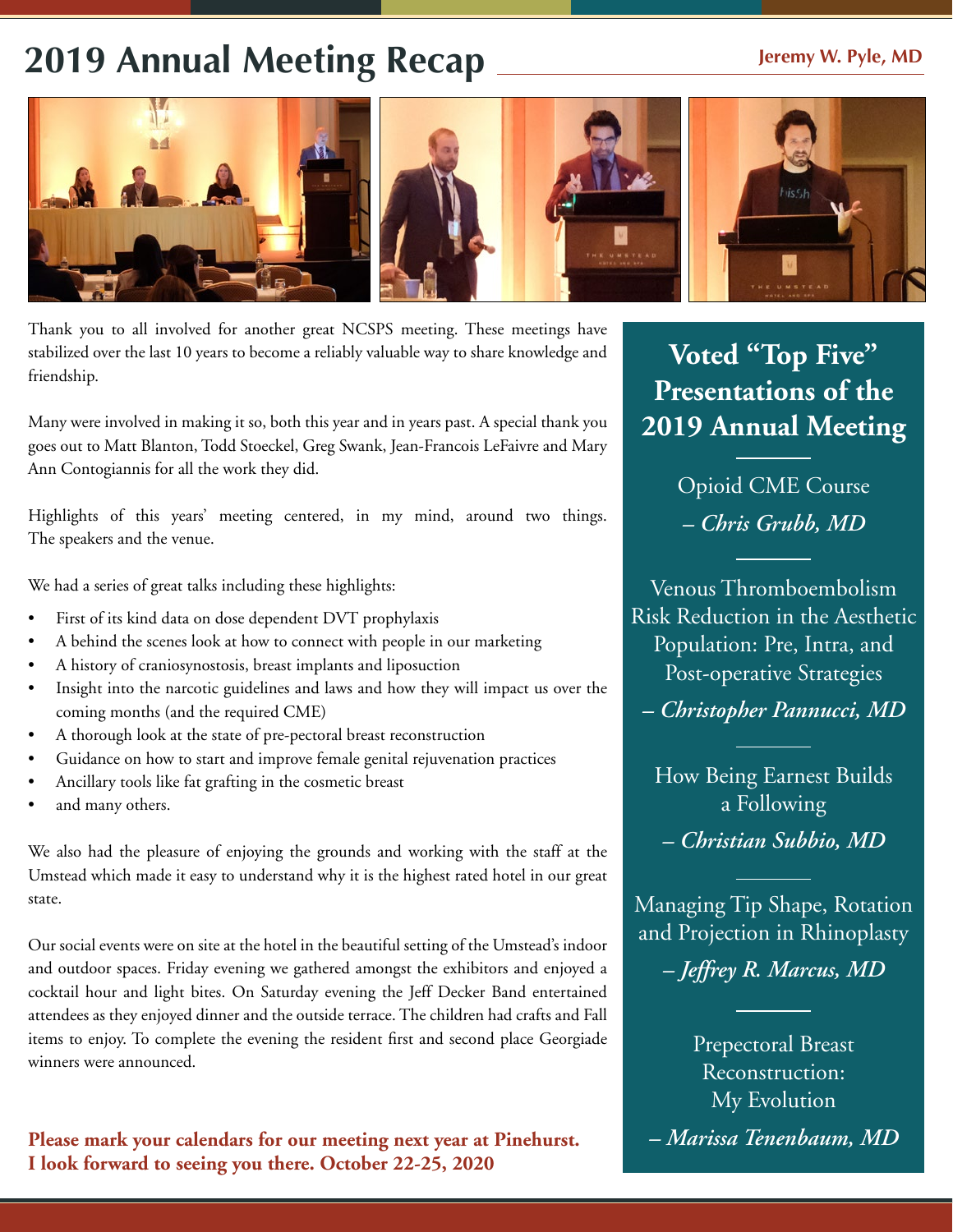

**Annual Nicholas Georgiade Competition**



The Resident Research Paper session of the 2019 meeting provided insight into quality research topics from all the university programs: Wake Forest, Duke, and UNC. The NCSPS abstract selection committee compromised of academic and local private practice plastic surgeons reviewed the initial abstract submission results (16 abstracts) and selected 10 resident papers for presentation. The winning presentation was selected by a meeting committee representing eight community and academic members. The Georgiade Cup went to Ronnie Shammas, MD of Duke University for his paper entitled "Assessing the Utility of Post-Mastectomy Imaging Following Breast Reconstruction."

#### *Congratulations!* **Ronnie Shammas, MD**

### **A String of Pearls – NCSPS Women's Luncheon**

The Second Annual NCSPS Women Plastic Surgeons Luncheon was a great success. We had over 20 women in attendance including residents as well as academic, solo and group practice plastic surgeons which allowed for many different perspectives and valuable pearls to be shared. Topics including procedures, technology, practice management, choosing the right practice/ starting a practice, written and oral board success, advocacy, the finances of practice and work life management/wellness were discussed in this small group setting. We would like to extend our gratitude to Allergan who sponsored the luncheon as well as the support of the NCSPS for continuing this valuable networking opportunity. We look forward to seeing everyone next year in Pinehurst!